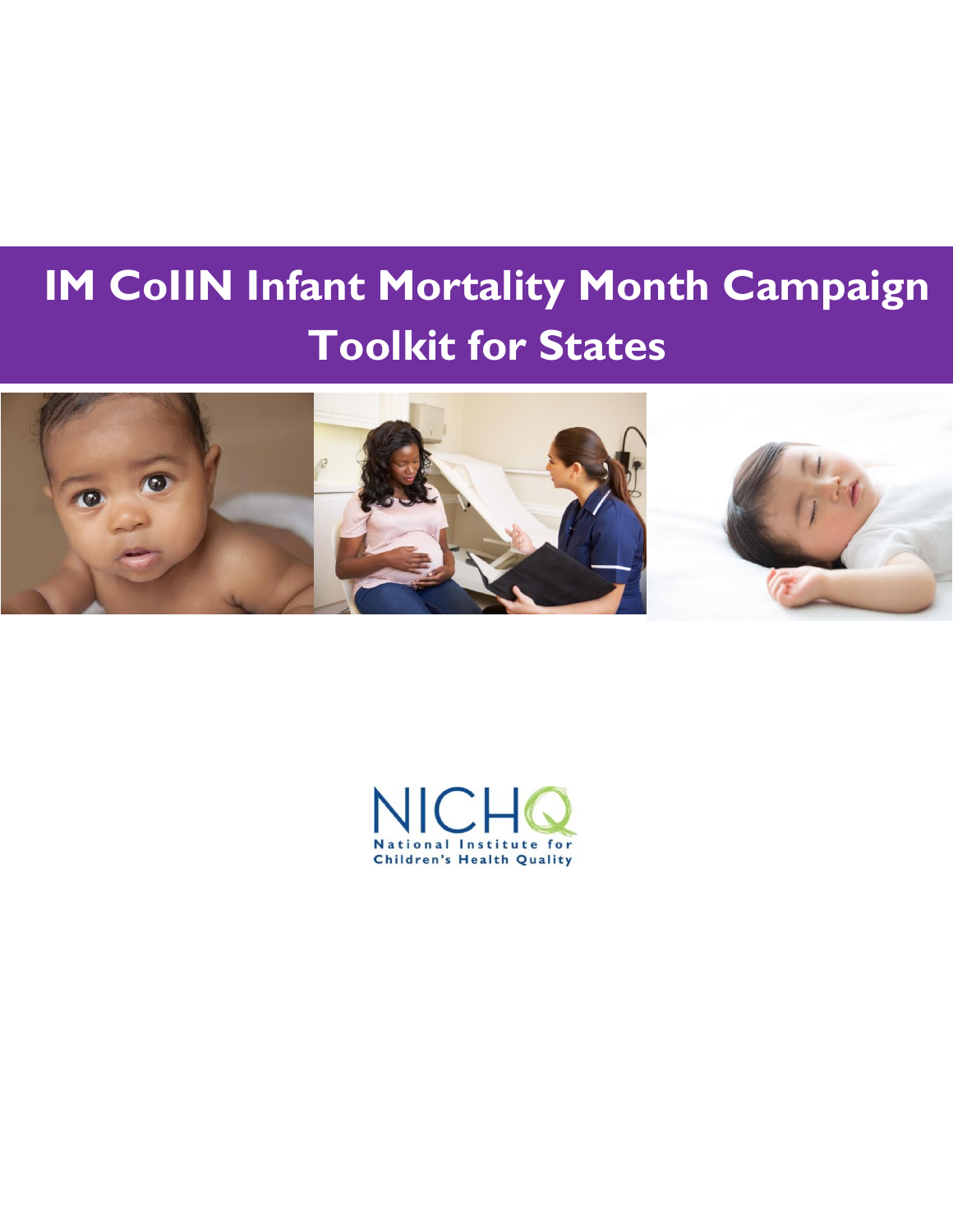# **Table of Contents**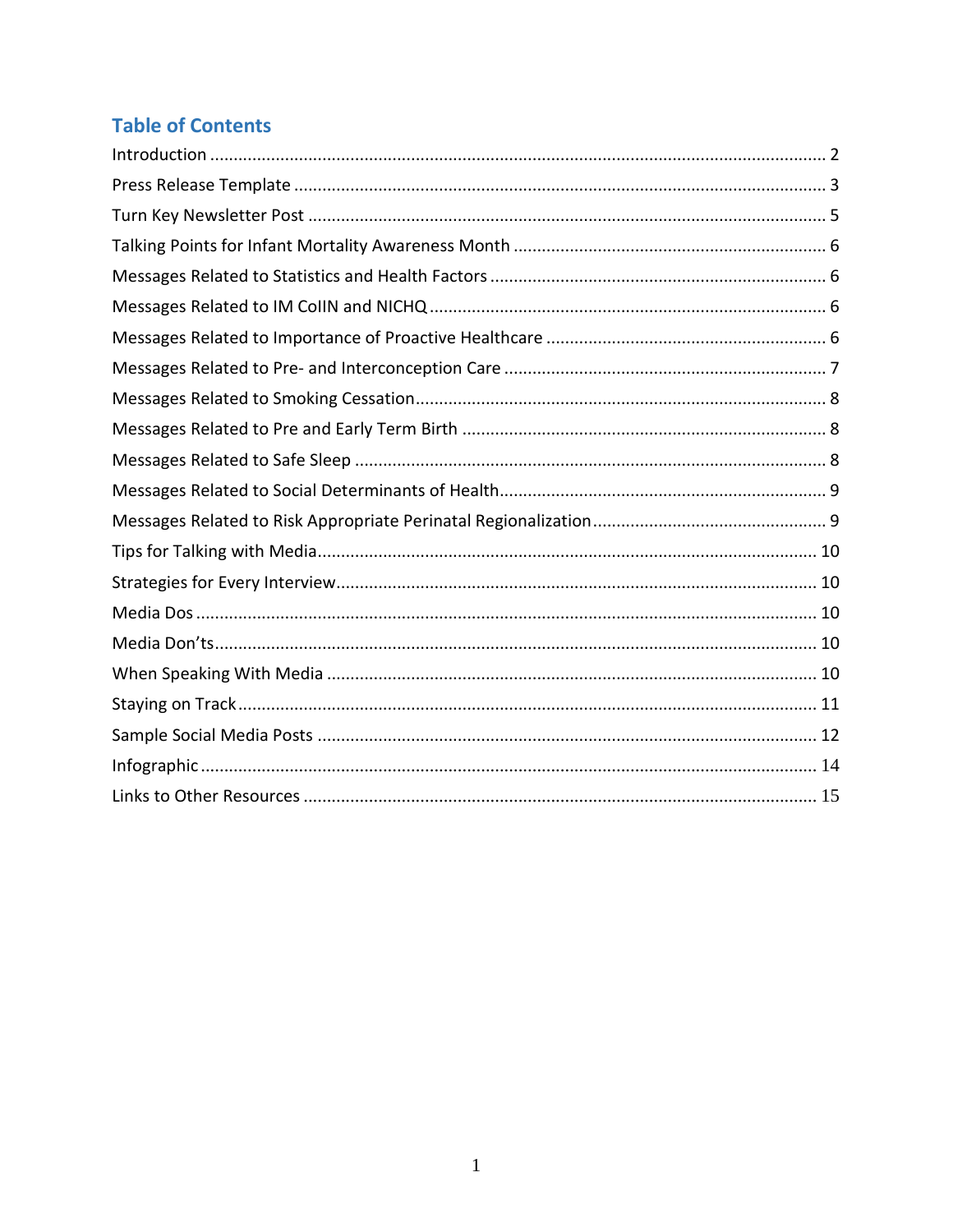## <span id="page-2-0"></span>Introduction

Throughout the month of September—Infant Mortality Awareness Month—IM CoIIN is continuing its efforts to raise awareness of the shockingly high infant mortality rate in the United States. By raising awareness about the benefits of pre- and interconception care we are working together to help empower women to prepare for healthy pregnancies that result in healthy babies. While the IM CoIIN public relations campaign is focused on pre- and interconception care, it is also interested in highlighting all of the strategy areas. The following toolkit is designed to help states leverage this national campaign and draw attention to infant mortality and the work you are doing in your state.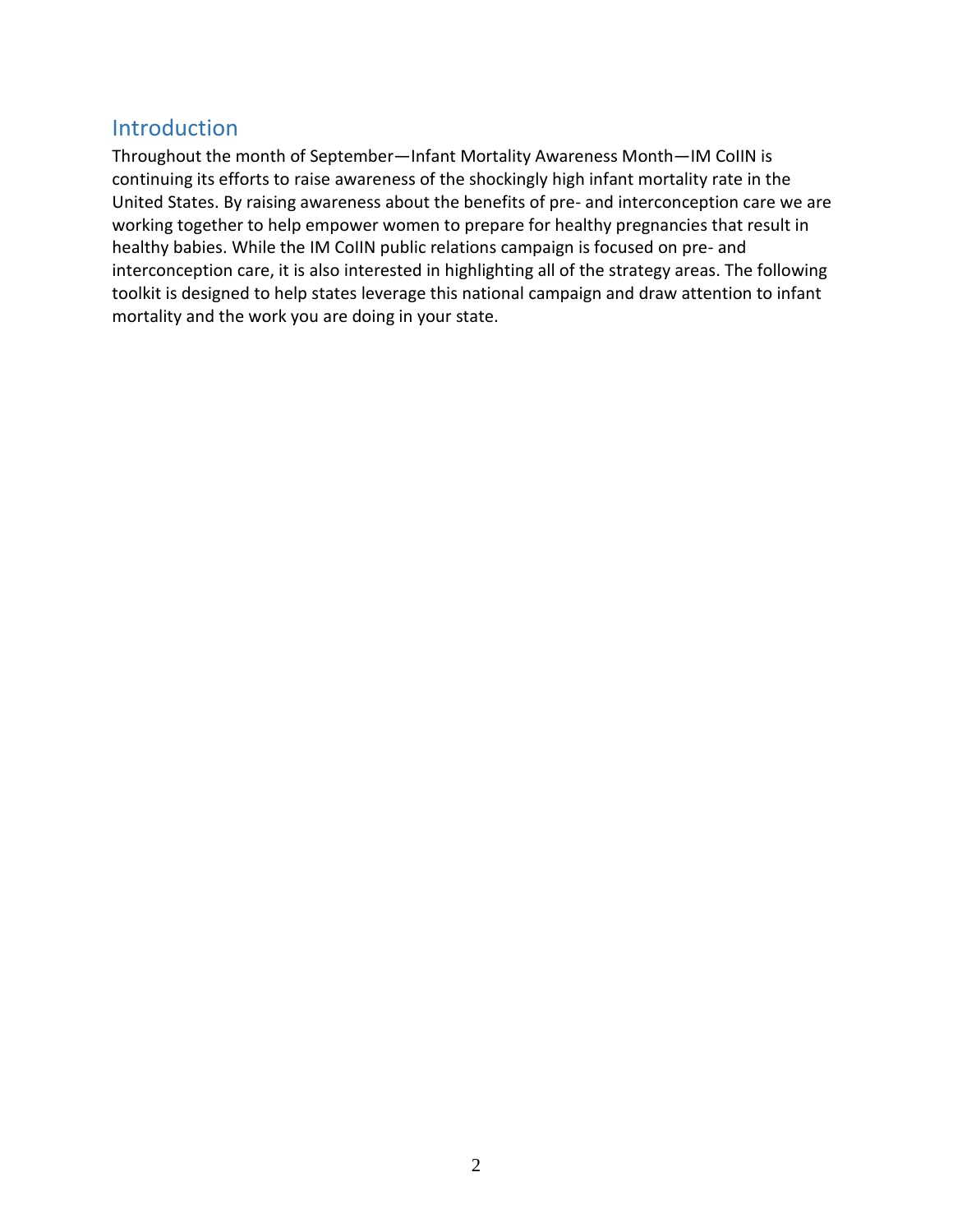## <span id="page-3-0"></span>Press Release Template

NICHQ has prepared the following press release template to aid you in highlighting your state's involvement in IM CoIIN and Infant Mortality Awareness Month. We encourage you to:

- Customize the messaging [items in red] for your state
- Format with your state's branding
- Share this messaging with your communications department
- Consider using it in whatever ways work for you. Some ideas include:
	- o Post the messaging on your website
	- o Sending the press release to your local media
	- o Sharing this information with other stakeholders in your community

**Infant Mortality Awareness Month Sheds Light on Growing National Healthcare Crisis** *STATE launches campaign empowering women to prepare for pregnancy* 

**September 1, 2016 – STATE, throughout the month of September, in conjunction with Infant** [Mortality Awareness Month,](http://www.cdc.gov/features/infantmortality/) will continue its efforts to raise awareness of the shockingly high infant mortality rate in the United States and STATE while helping empower women to prepare for healthy pregnancies that result in healthy children.

The infant mortality rate reflects the health and well-being of a nation and according to the Centers for Disease Control (CDC), the United States has one of the highest infant mortality rates among industrialized countries<sup>1</sup>. For every 1,000 babies born in the U.S., about six will die before their first birthday. In 2014, this translated to 23,215 U.S. infant deaths – that's enough children to fill 1,000 kindergarten classrooms<sup>2</sup>. In STATE, our infant mortality rate is XX. With an integrated approach that addresses both social and health issues, we can all do our part to reduce the infant mortality rate.

#### ADD QUOTE FORM STATE OFFICIAL

 $\overline{a}$ 

#### "Something about the state's infant mortality rate and what the state is doing about it," says XXXX.

STATE participates in the Collaborative Improvement and Innovation Network to Reduce Infant Mortality [\(IM CoIIN\)](http://www.nichq.org/childrens-health/infant-health/coiin-to-reduce-infant-mortality) led by NICHQ and the U.S. Maternal and Child Health Bureau. It is a multiyear national movement that engages federal, state, and local leaders, public and private agencies, professionals, and communities, to employ quality improvement, innovation and collaborative learning to reduce infant mortality and improve birth outcomes. IM CoIIN has focused on six strategies to improve outcomes for pregnant women and infants, including: smoking cessation, pre/interconception care, safe sleep, social determinants of health, preterm and early term births, and risk-appropriate perinatal care.

*<sup>1</sup> [Health, United States, 2015,](http://www.cdc.gov/nchs/data/hus/hus15.pdf) Centers for Disease Control and Prevention*

<sup>2</sup> *[National Vital Statistics Reports](http://www.cdc.gov/nchs/data/nvsr/nvsr65/nvsr65_04.pdf)*, *Centers for Disease Control and Prevention*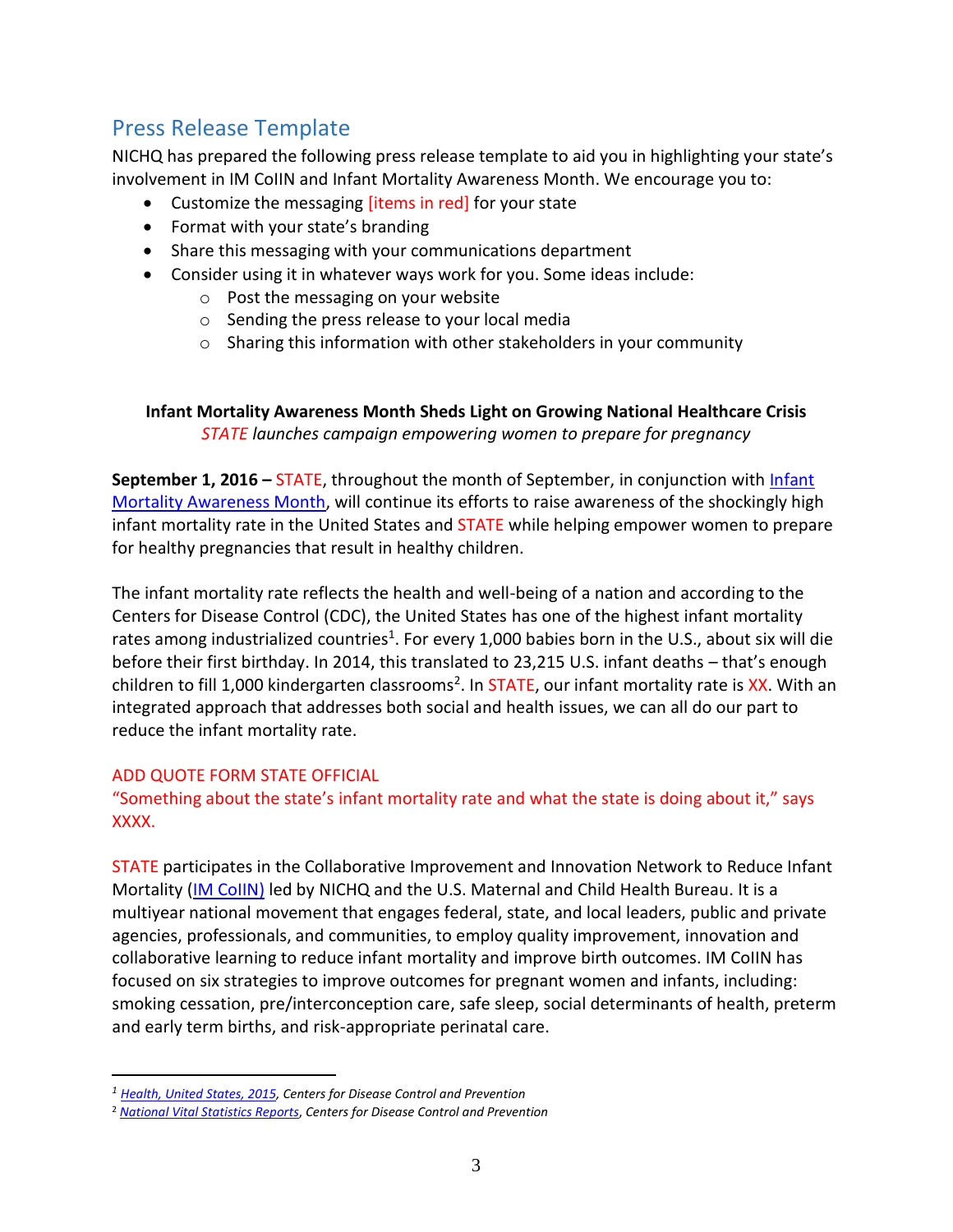Add paragraph with details about what state is focusing on during IM CoIIN and progress made to date.

To learn more about the IM CoIIN Infant Mortality Month Campaign, visit [www.NICHQ.org/IM-](http://www.nichq.org/IM-Month-2016)[Month-2016.](http://www.nichq.org/IM-Month-2016)

STATE Rep name Title Phone number Email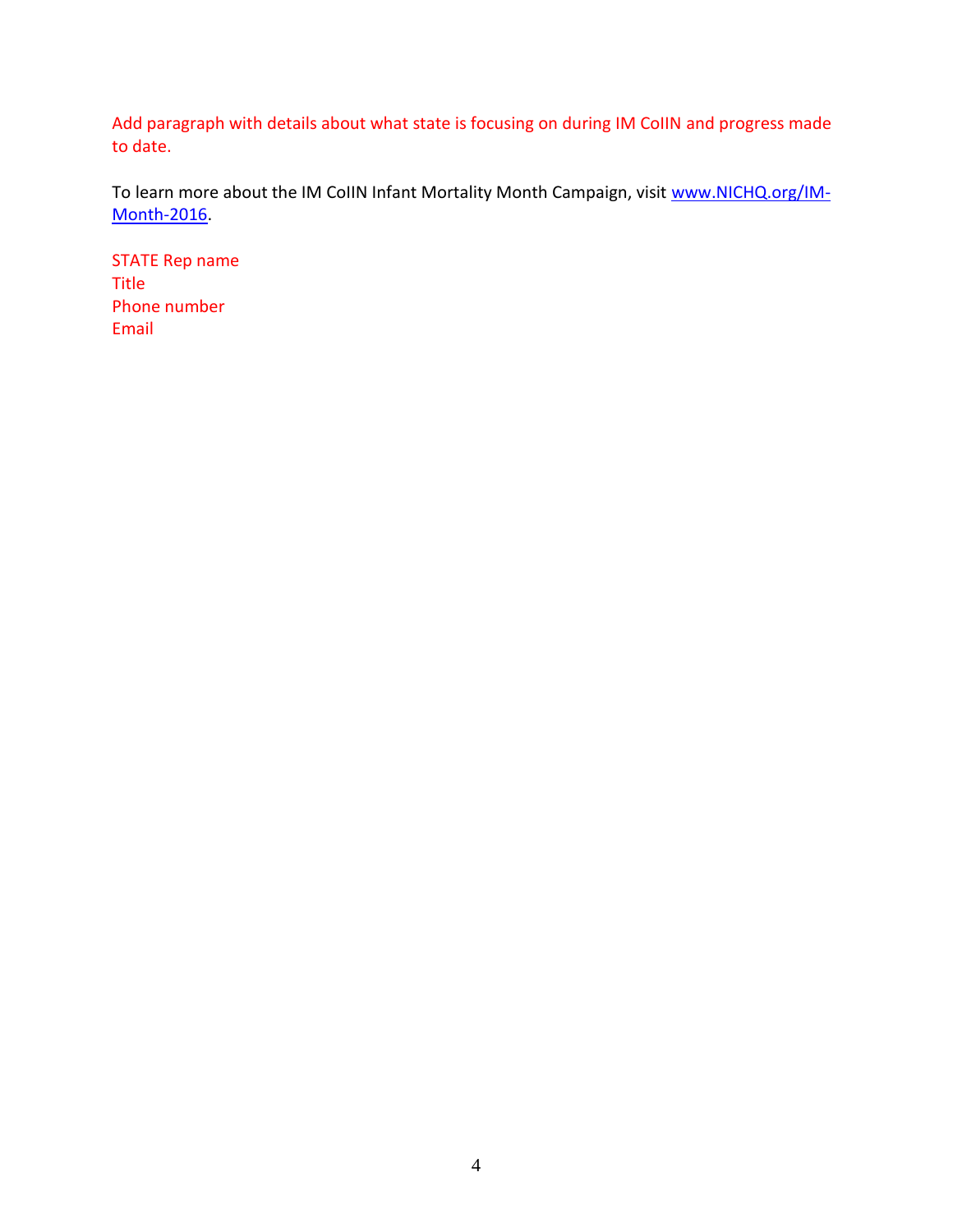## <span id="page-5-0"></span>Turn Key Newsletter Post

NICHQ has prepared the following newsletter post to help leverage awareness and promotion of the IM CoIIN Infant Mortality Awareness Month Campaign. You can adopt and use this newsletter post in the following ways:

- Customize the localize the post for your audience
- Format with your branding
- Share this messaging with your communications department
- Consider using it in whatever ways work for you. Some ideas include:
	- o Sharing this information with other stakeholders in your community
	- o Ask local partners to post in their electronic newsletters
	- o Post the messaging on your website

#### **POST:**

#### **Campaign Resource to Leverage Infant Mortality Awareness Month (sample title)**

Throughout the month of September—Infant Mortality Awareness Month—NICHQ, ORG NAME and other partners are continuing efforts to raise awareness of the shockingly high infant mortality rate in the United State.

As the one of the leading organizations for the Collaborative Improvement and Innovation Network to Reduce Infant Mortality (IM CoIIN), NICHQ has created [resources and tools](http://www.nichq.org/childrens-health/infant-health/coiin-to-reduce-infant-mortality/imm_prevention_steps) to help stakeholders across public health better address this health crisis.

While the IM CoIIN public relations campaign is focused on pre- and interconception care, it is also interested in highlighting all of the strategy areas. The following toolkit is designed to help states and local partners leverage this national campaign and draw attention to infant mortality and the work you are doing in your state.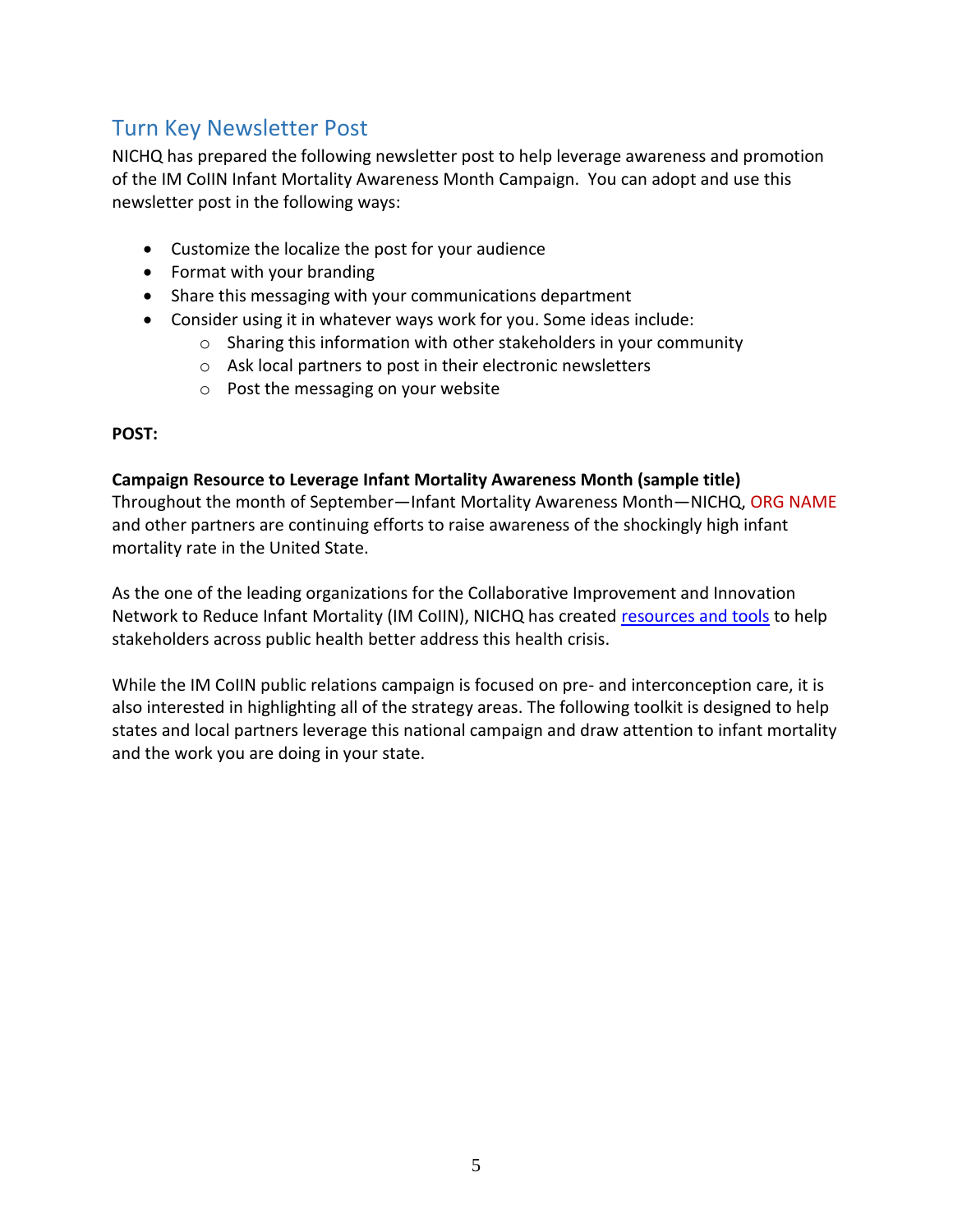## <span id="page-6-0"></span>Talking Points for Infant Mortality Awareness Month

## <span id="page-6-1"></span>Messages Related to Statistics and Health Factors

#### [Source: Centers for Disease Control \(CDC\)](http://www.cdc.gov/features/infantmortality/)

- Maternal Health = Infant Health. One of the most impactful and most controllable predictors of a baby's health is the health of the mother.
- The U.S. has one of the highest rates of infant mortality in the industrialized world despite that alarming statistic, most of these deaths are preventable.
- 6 of every 1,000 babies born in the U.S. will not make it to their first birthday– that's enough children to fill 1,000 classrooms
- The death rate for babies born to black mothers is 2 times greater than babies born to white mothers

## <span id="page-6-2"></span>Messages Related to IM CoIIN and NICHQ

- The Collaborative Improvement and Innovation Network to Reduce Infant Mortality (IM CoIIN) is a multiyear national movement that bands together federal, state, and local leaders, public and private agencies, professionals, and communities to employ quality improvement, innovation and collaborative learning to reduce infant mortality and improve birth outcomes.
- IM CoIIN highlights six strategies to improve outcomes for pregnant women and infants: Smoking cessation, pre/interconception care, safe sleep, social determinants of health, preterm and early term births, and risk-appropriate perinatal care.
- We aim to educate women about steps they can take to improve their health before, during, and in between pregnancies to ensure a healthy family including quitting smoking, avoiding alcohol and tobacco, maintaining a healthy weight, and managing chronic diseases
- We empower women to make healthy choices for themselves and ultimately for their babies.
- IM CollN is supported by the Health Resources and Services Administration of the U.S. Department of Health and Human Services

#### <span id="page-6-3"></span>Messages Related to Importance of Proactive Healthcare

#### [Source: CDC](http://www.cdc.gov/preconception/index.html)

- One of the most impactful and most controllable predictor of a baby's health is the health of his or her mother.
- Safe motherhood begins before conception with a healthy lifestyle.
- It's important to be aware of risk factors before getting pregnant because…
	- o Smoking  $\rightarrow$  Low birth weight and preterm birth
	- $\circ$  Substance use /drinking  $\rightarrow$  Fetal alcohol syndrome/Neonatal Abstinence Syndrome
	- $\circ$  Vitamin deficiency  $\rightarrow$  Neural tube defects
	- $\circ$  Obesity  $\rightarrow$  Neural tube defects, preterm delivery, diabetes
	- $\circ$  Toxic stress (and other SDoH)  $\rightarrow$  Pre/early term birth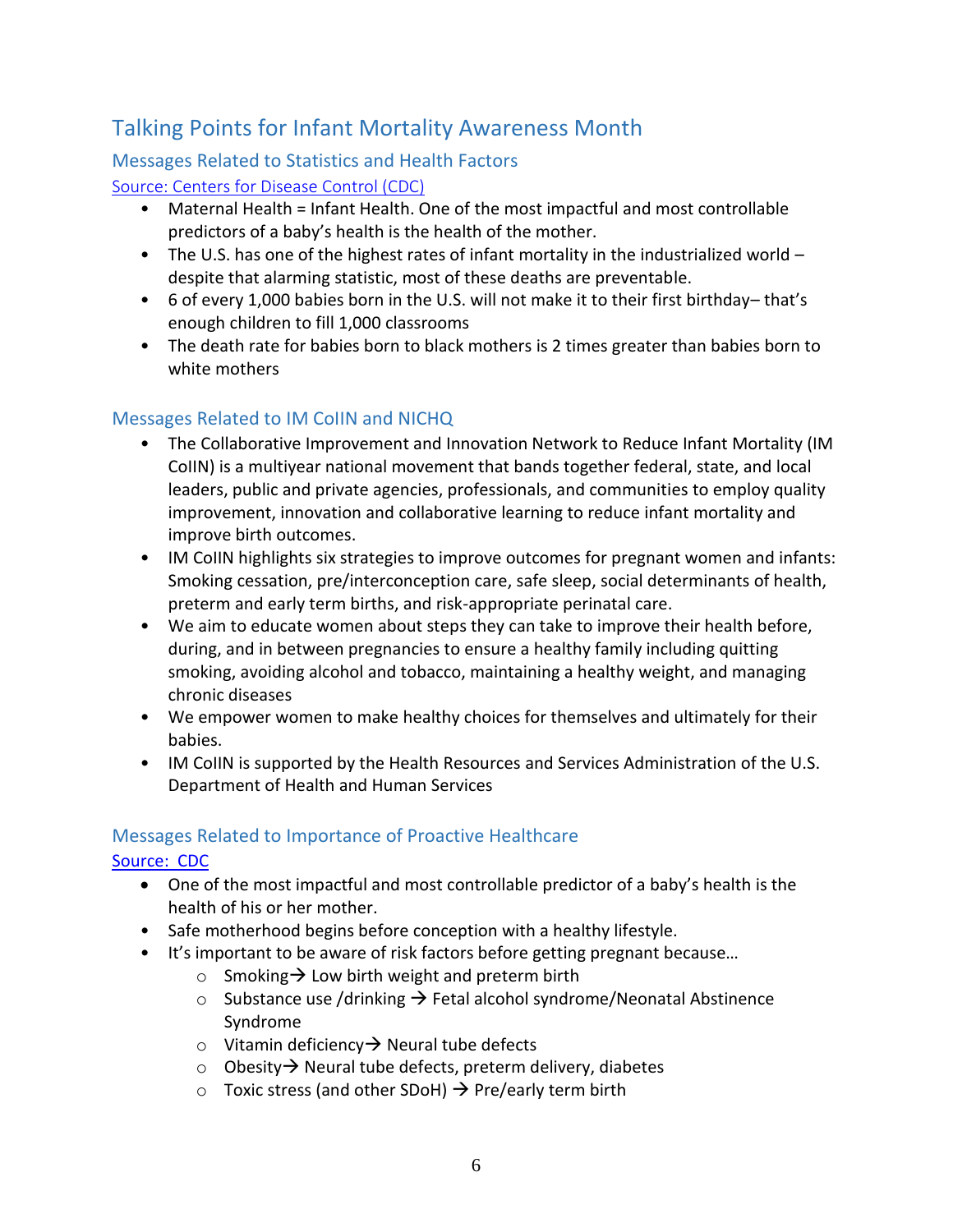- By taking control of their own health and opening the conversation with their providers about their plans to become pregnant, women have a higher likelihood of having a healthy baby
- Women should feel empowered to take control of their own health by:
	- o Scheduling regular check-ups with primary care providers
	- $\circ$  Talking with community agencies such as Healthy Start, WIC providers, and home visiting programs
- Health care providers, at every medical visit with women of reproductive age, should discuss:
	- Family planning and a key question: Do you plan to get pregnant in the next year?
	- Prescribe/offer most effective methods of contraception, if appropriate.
	- Address chronic conditions that could compromise maternal health/ pregnancy outcomes.
- A significant and controllable determination of a baby's health is the health of his or her mother.

# <span id="page-7-0"></span>Messages Related to Pre- and Interconception Care

### [Source: CDC](http://www.cdc.gov/reproductivehealth/maternalinfanthealth/index.html)

- Improving preconception health can prevent and reduce societal costs and improve pregnancy-related outcomes by:
	- Identifying risk factors related to maternal and infant mortality.
	- Preventing the development of conditions that could jeopardize the health of the mother or baby.
	- Promoting healthy weight, good nutrition, physical activity, immunizations, and periodontal health.
- Preconception care plays an important role in lowering both maternal and infant mortality rates. By taking action on health issues before pregnancy, future health problems for the mother and baby can be prevented.
- Intentional pregnancy can increase the likelihood of a healthy baby.
- Interconception care can address the continuity of maternal risk from one pregnancy to the next.
- The amount of time between births is an important risk factor for maternal and infant health – Women with an interval of 18-23 months have a decreased risk for preterm birth.
- The use of long-acting reversible contraception (LARC) or other effective methods of contraception can assist women in family planning, therefore ensuring she has access to appropriate care and the right support for a healthy pregnancy and a good birth outcome.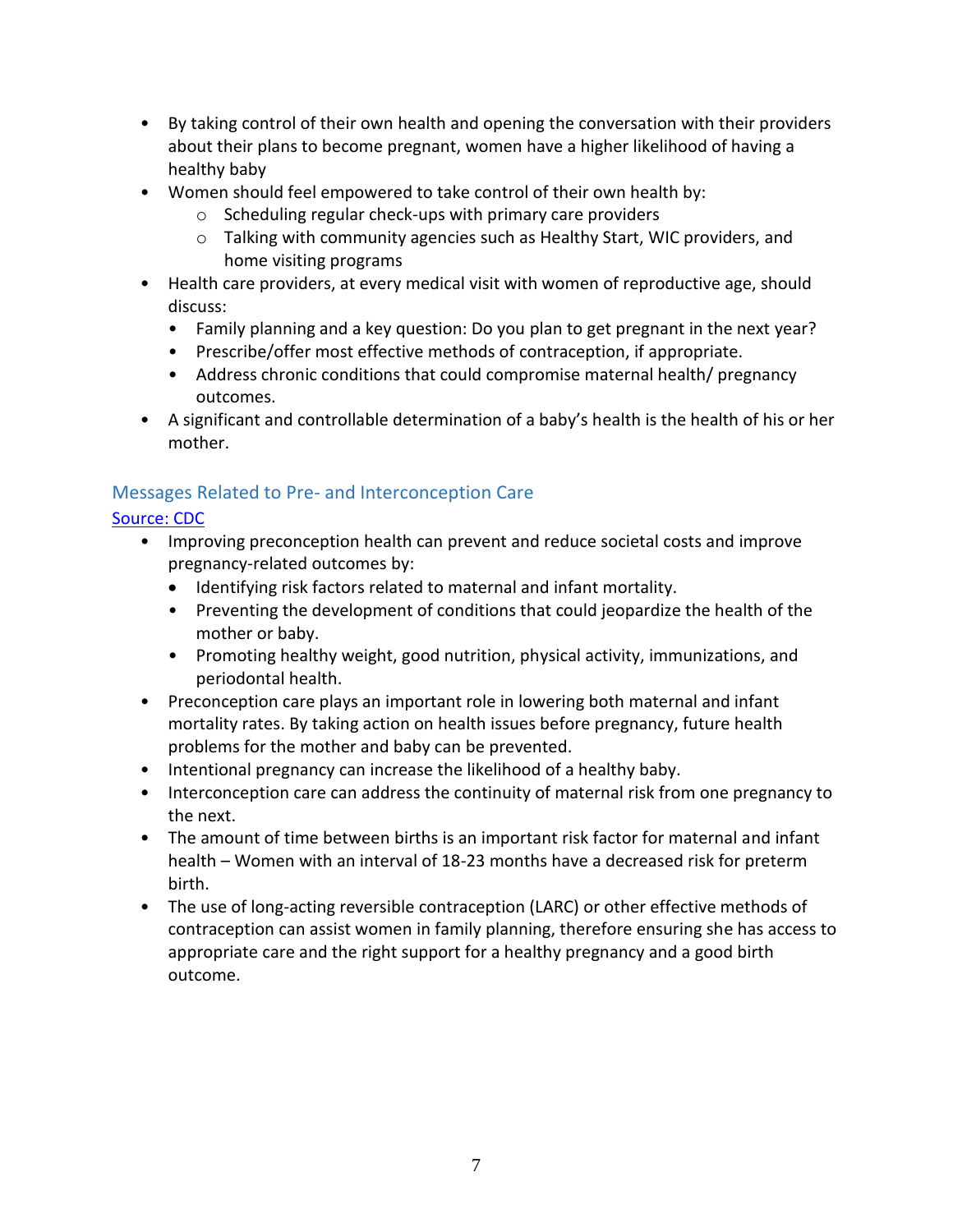#### <span id="page-8-0"></span>Messages Related to Smoking Cessation

#### [Source: Tobacco Use and Pregnancy, CDC](http://www.cdc.gov/reproductivehealth/maternalinfanthealth/tobaccousepregnancy/index.htm)

- Smoking makes it harder for a woman to get pregnant.
- Women who smoke during pregnancy are more likely than other women to have a miscarriage.
- Smoking during pregnancy causes additional health problems, including premature birth (being born too early), certain birth defects, and infant death.
- According to the 2011 Pregnancy Risk Assessment and Monitoring System (PRAMS) data from 24 states, approximately 10% of women reported smoking during the last 3 months of pregnancy. Of women who smoked 3 months before pregnancy, 55% quit during pregnancy. Among women who quit smoking during pregnancy, 40% started smoking again within 6 months after delivery. [\(Source: Reproductive Health, CDC\)](http://www.cdc.gov/reproductivehealth/maternalinfanthealth/pdf/healthcareprovidersinfo.pdf)
- Quitting smoking can be hard, but it is one of the best ways a woman can protect herself and her baby's health

## <span id="page-8-1"></span>Messages Related to Pre and Early Term Birth

#### [Source: CDC](http://www.cdc.gov/reproductivehealth/maternalinfanthealth/pretermbirth.htm)

- Preterm birth is the birth of an infant before 37 weeks of pregnancy.
- In 2014, preterm birth affected about 1 of every 10 infants born in the United States.
- Preterm birth is the greatest contributor to infant death, with most preterm-related deaths occurring among babies who were born very preterm (before 32 weeks).
- Preventing preterm birth remains a challenge because the causes of preterm births are numerous, complex, and not always well understood. However, pregnant women can take important steps to help reduce their risk of preterm birth and improve their general health. These steps are to:
	- $\circ$  Quit smoking. For help in quitting, call 1-800-QUIT-NOW (1-800-784-8669)
	- o Avoid alcohol and illicit drugs
	- $\circ$  Get prenatal care as soon as you think you may be pregnant and throughout the pregnancy
	- o Seek medical attention for any warning signs or symptoms of preterm labor
- A progesterone medication (17-alpha hydroxyprogesterone caproate, or 17P) may prevent preterm birth among women who have had a prior preterm birth. Women who have had a preterm birth or a family history of preterm birth should talk to their healthcare providers about 17P.

#### <span id="page-8-2"></span>Messages Related to Safe Sleep

Source: [Basic Talking Points for the Safe Sleep® Campaign](https://www.nichd.nih.gov/sts/news/etoolkit/Documents/TalkingPointsSafeToSleepCampaign.pdf)

- Sudden Infant Death Syndrome (SIDS) is the sudden, unexpected death of a baby younger than 1 year of age that doesn't have a known cause even after a complete investigation.
- SIDS is the leading cause of death among infants between 1 month and 1 year of age.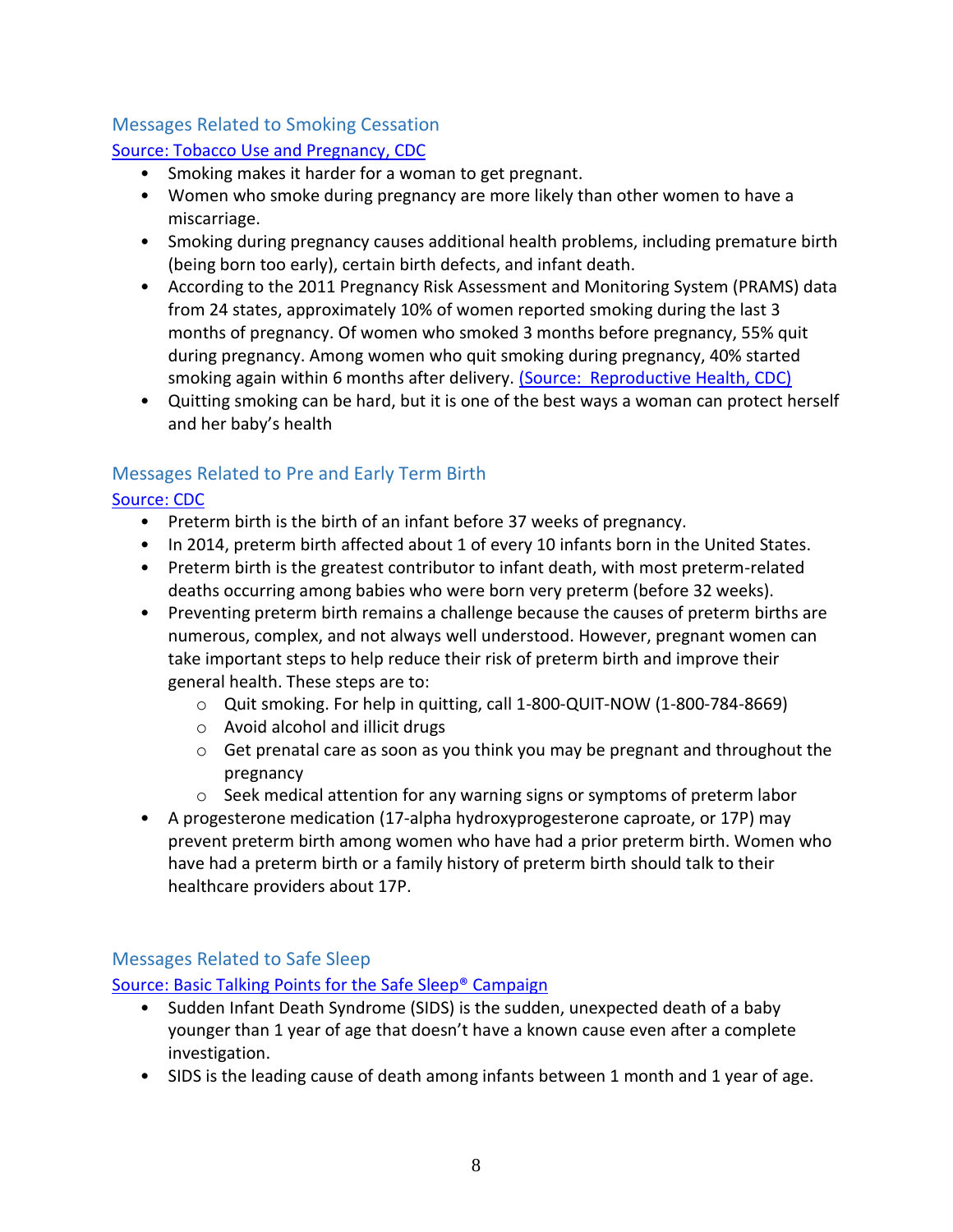- SIDS is just one type of Sudden Unexpected Infant Death or "SUID," which includes those from no clear reason, such as SIDS, and those from a known reason, such as suffocation, neglect, homicide, or other sleep-related causes.
- To reduce the risk of SIDS and other sleep-related causes of infant death,
	- o Always place baby on his or her back to sleep, for naps and at night
	- o Put baby to sleep alone share your room, not your bed.
	- o Use a firm sleep surface, covered by a fitted sheet

#### <span id="page-9-0"></span>Messages Related to Social Determinants of Health

- Conditions in the places where people live, learn, work, and play affect a wide range of health risks and outcomes. These conditions are known as social determinants of health (SDOH). (Source: [Social Determinants of Health: Know What Affects Health, CDC\)](http://www.cdc.gov/socialdeterminants/)
- Analysis on trends and variations in infant mortality reveals not only considerable differences in infant mortality rates among racial/ethnic groups but the persistence of disparities over time. (Source: [Fact Sheet: Health Disparities in Infant Deaths, CDC\)](http://www.cdc.gov/minorityhealth/CHDIR/2011/FactSheets/InfantDeath.pdf)

# <span id="page-9-1"></span>Messages Related to Risk Appropriate Perinatal Regionalization

#### [Source: Association of Maternal & Child Health Programs](http://www.amchp.org/programsandtopics/womens-health/Perinatal-Health/Perinatal-Regionalization/Pages/default.aspx)

- Perinatal regionalization is a system of designating where infants are born or are transferred based on the amount of care that they need at birth.
- The goal of a regionalized system is to reduce infant deaths.
- In regionalized systems very ill or very small infants are born in hospitals that are able to provide the most appropriate care, with high-level technology and specialized health providers.
- Infants receiving risk-appropriate care are hypothesized to be more likely to survive when born too little or too soon.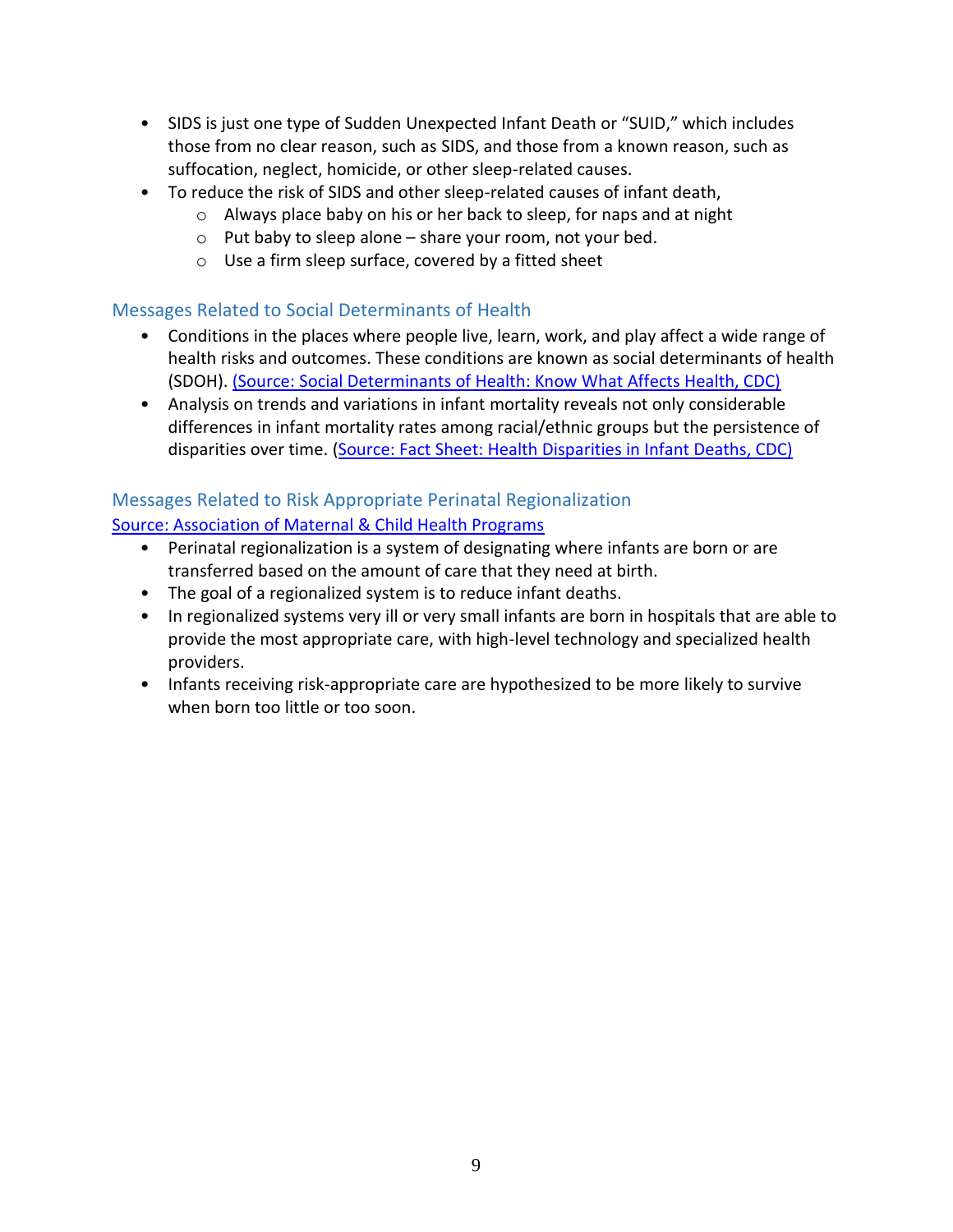# <span id="page-10-0"></span>Tips for Talking with Media

#### <span id="page-10-1"></span>Strategies for Every Interview

- Understand who you're speaking with and why
- Speak in your own voice
- Stay consistent, compelling and fresh
- Drive home the campaign's key messages
- Use metaphors and analogies
- Use real examples and customer stories
- Think in terms of sound bites (media love them)
- Deliver facts reporters can use
- Tie into trends

#### <span id="page-10-2"></span>Media Dos

- $\bullet$  Prepare get excited and put away your phone
- Always stay on the record
- Listen for the intent of each question and think before answering
- Infuse answers with key messages and bridge to your agenda
- Think about the problem and solution
- $\bullet$  Be redundant always recap the key messages
- State your conclusion first, then provide the evidence

#### <span id="page-10-3"></span>Media Don'ts

- Never speak "off the record"
- Don't become defensive when challenging questions are posed keep your composure
- Don't be led by the interviewer; you are there to tell your story
- Don't ramble, that's when you're most likely to make a mistake
- Don't lie, speculate or share information that isn't yet public
- Don't participate in interviews until reviewing it with your PR team
- Do not reschedule interviews

#### <span id="page-10-4"></span>When Speaking With Media

You must be:

- Memorable
- Relevant and interesting
- Driving the discussion
- Compelling

It's important to be:

- Pleasant
- On message
- Responsive
- Polite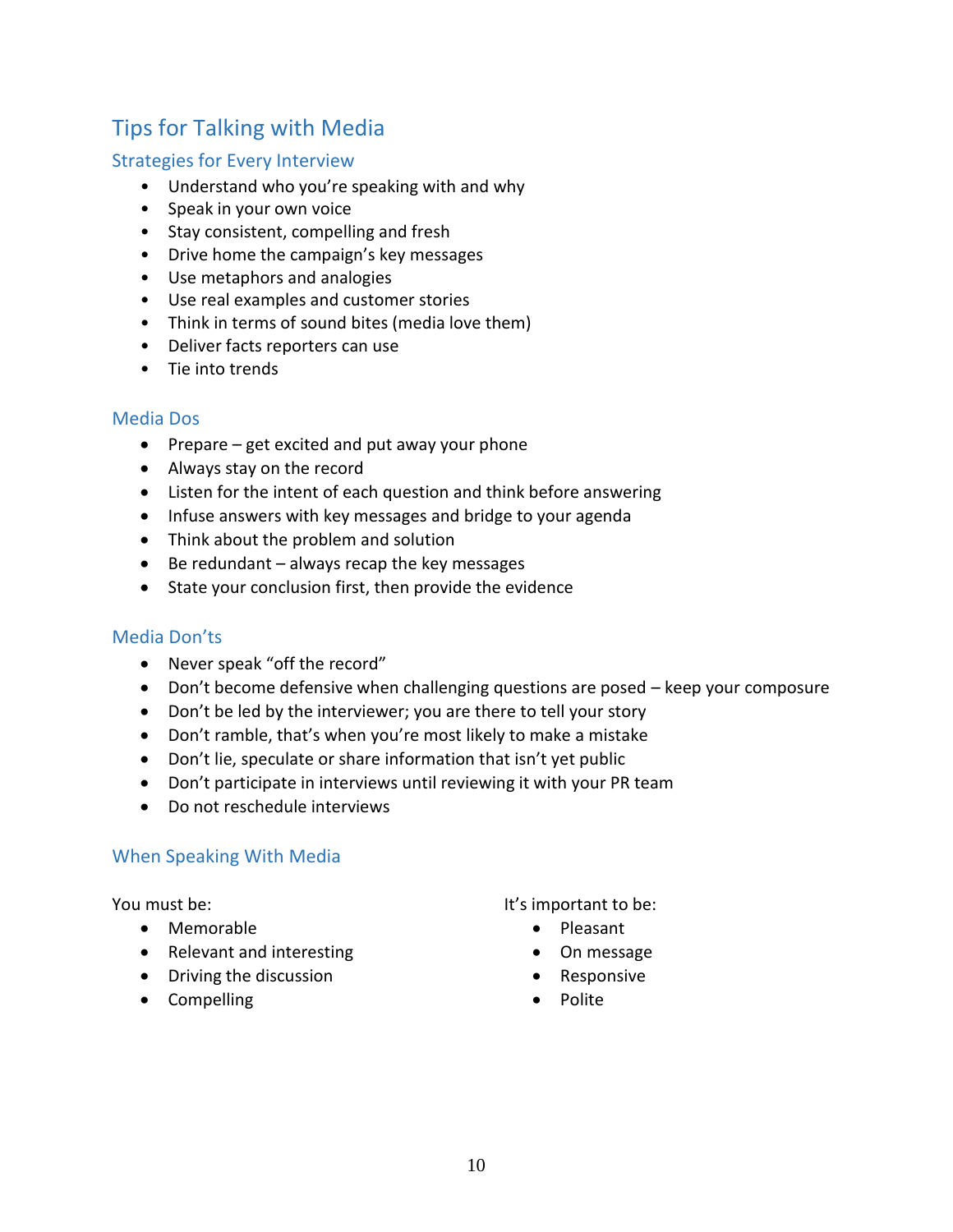## <span id="page-11-0"></span>Staying on Track

- Hostile questions are designed to make an official spokesperson defensive
- Official spokespeople should stay cool and on message
- Leading or loaded questions must be addressed so that there is no misunderstanding or misrepresentation
- Don't repeat the negative
- Messages are a safe harbor
- Find common ground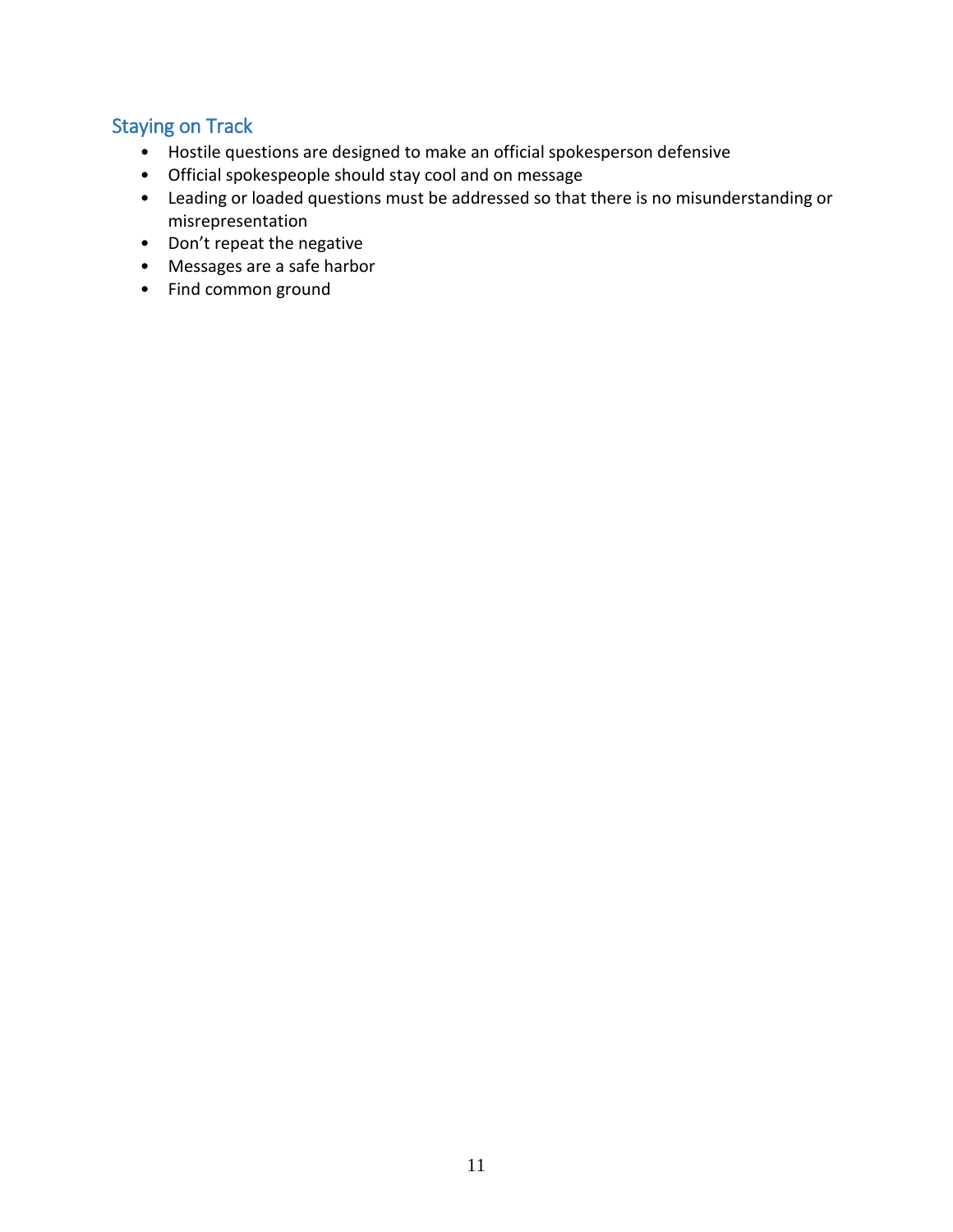# <span id="page-12-0"></span>Sample Social Media Posts

Throughout the month of September, please use the hashtag #InfantMortalityMonth on your social media posts. NICHQ will be posting content throughout the month with the hashtag, so it is easiest to share, like or retweet posts from NICHQ's Facebook and Twitter feeds. However, if you are interested in posting your own original content, here are some sample posts.

### **Twitter:**

*Tweets*

- Knowing #SafeSleep rules is only half the battle. @drClaire shares the importance of following them:<http://bit.ly/2bl7sUN> @HarvardHealth
- Limited #healthcare access has contributed to a recent rise in U.S. #MaternalMortality. @JLMattern explores:<http://bit.ly/2bYXfgT>
- Why #LARC is an easy, safe #birthcontrol option for women over 40: <http://huff.to/2bWfqDK> via @HuffingtonPost
- $\bullet$  . @CDCgov has released new public #health strategies to #prevent #preterm #birth. Read about it here:<http://bit.ly/2bg9V0b>
- #DYK: Almost half of US #pregnancies are unplanned? Blog explains how One Key Question is tackling #infantmortalitymonth http://nichq.org/blog/2016/june/improving preconception health
- Longer intervals between #pregnancies means healthier #babies and mothers. #infantmortalitymonth [www.NICHQ.org/IM-Month-2016](http://www.nichq.org/IM-Month-2016)
- Ways to prevent #preterm labor, a leading cause of #infantmortality. [http://nichq.org/blog/2016/august/underserved\\_populations\\_preterm\\_birth](http://nichq.org/blog/2016/august/underserved_populations_preterm_birth)
- Read about the importance of #smokingcessation in underserved communities to reduce #infantmortality http://nichq.org/blog/2016/august/underserved populations smoking cessation
- #Education has the power to close the knowledge gap on #safesleep to lower the #infantmortality rates in underserved areas http://nichq.org/blog/2016/july/underserved populations safe sleep
- Did you know well Woman Doctor's Visits are covered by Insurance? @SYL\_today [http://showyourlovetoday.com](http://showyourlovetoday.com/)

#### **Facebook/Google+:**

- Most parents know about safe sleep, but not all parents follow best practice: "At one month, 21% of infants were put to sleep on an unsafe surface, and 14% were not put to sleep on their back." <http://bit.ly/2bl7sUN>
- The CDC recently published a report on public health strategies to prevent preterm birth. Check it out here:<http://bit.ly/2bg9V0b>
- Preconception care starts before a woman knows she wants to become pregnant and is crucial when planning to become pregnant. Learn what Oregon Foundation for Reproductive Health's One Key Question initiative is doing to stem unwanted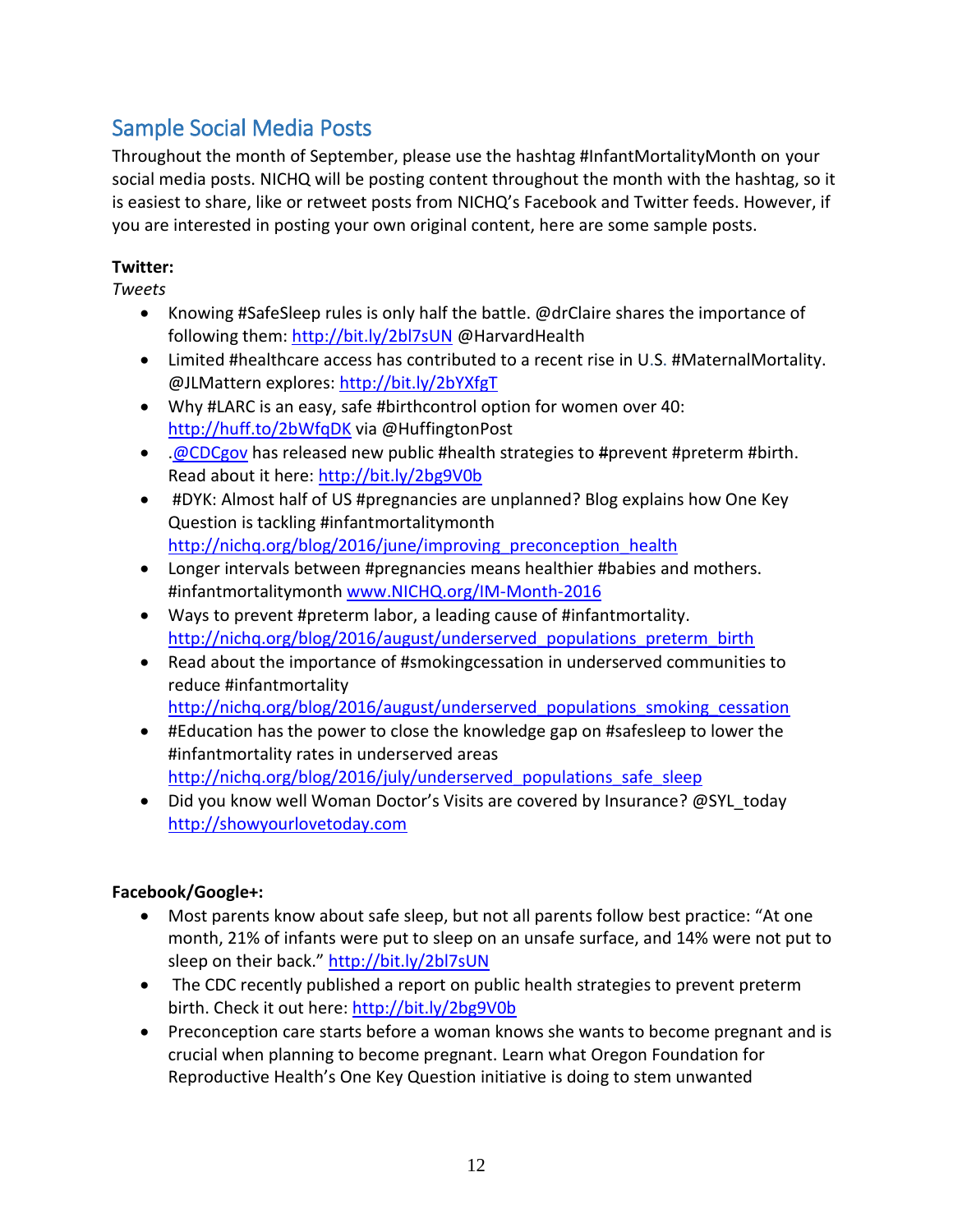pregnancies and increase maternal and infant health [http://nichq.org/blog/2016/june/improving\\_preconception\\_health](http://nichq.org/blog/2016/june/improving_preconception_health)

- The Collaborative Improvement and Innovation Network to Reduce Infant Mortality is working to improve infant and maternal health by encouraging healthy birth spacing. Learn mor[e www.NICHQ.org/IM-Month-2016](http://www.nichq.org/IM-Month-2016)
- Pre-term birth affects about one in 10 babies born in the U.S. and is a leading cause of infant mortality. Our newest blog discusses why carrying to full term helps to protect against some of the greatest threats to infant health http://nichq.org/blog/2016/august/underserved populations preterm birth
- Smoking while pregnant is closely associated with the two leading causes of infant mortality, pre-term birth and sudden infant death syndrome. Learn more about how helping disadvantaged groups quit smoking decreases pre-term births and sudden infant death syndrome:

[http://nichq.org/blog/2016/august/underserved\\_populations\\_smoking\\_cessation](http://nichq.org/blog/2016/august/underserved_populations_smoking_cessation)

 Practicing safe sleep is one of the best ways to prevent infant deaths due to sudden infant death syndrome. Learn why educating underserved populations is crucial to lowering infant mortality.

http://nichq.org/blog/2016/july/underserved populations safe sleep

• SHOW YOUR LOVE TODAY-Show Your Love is a national campaign designed to promote the wellbeing and support young women and men strive to achieve their goals and make healthy lifestyle choices today. Showyourlovetoday.com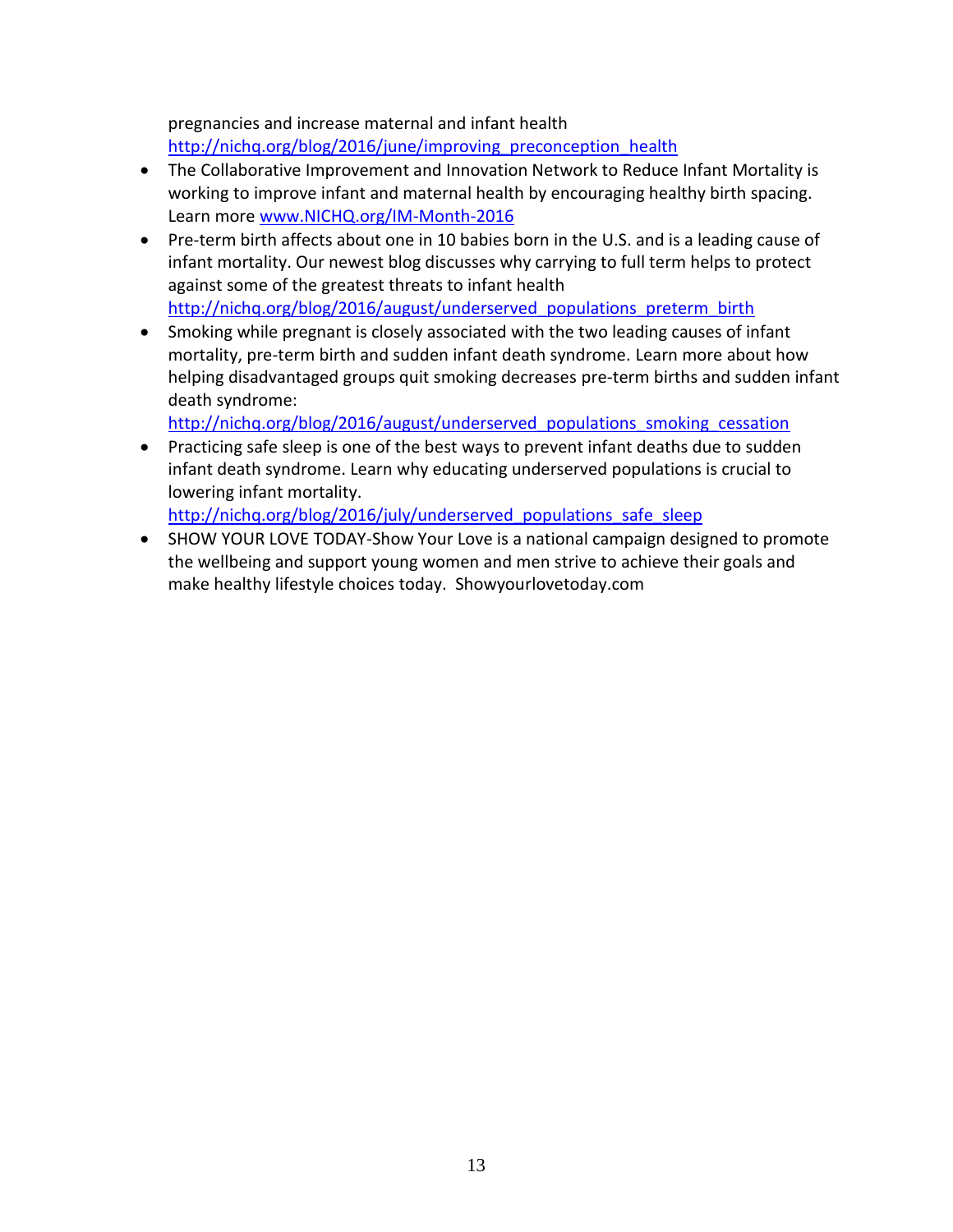## <span id="page-14-0"></span>Infographic

Feel free to share this infographic on social media or your state/organization's website. Alternatively, you can link to the post of the infographic on the Infant Mortality Awareness Month section of the NICHQ website [\(www.NICHQ.org/IM-Month-2016](http://www.nichq.org/IM-Month-2016)) in the "Know the Stats" section.